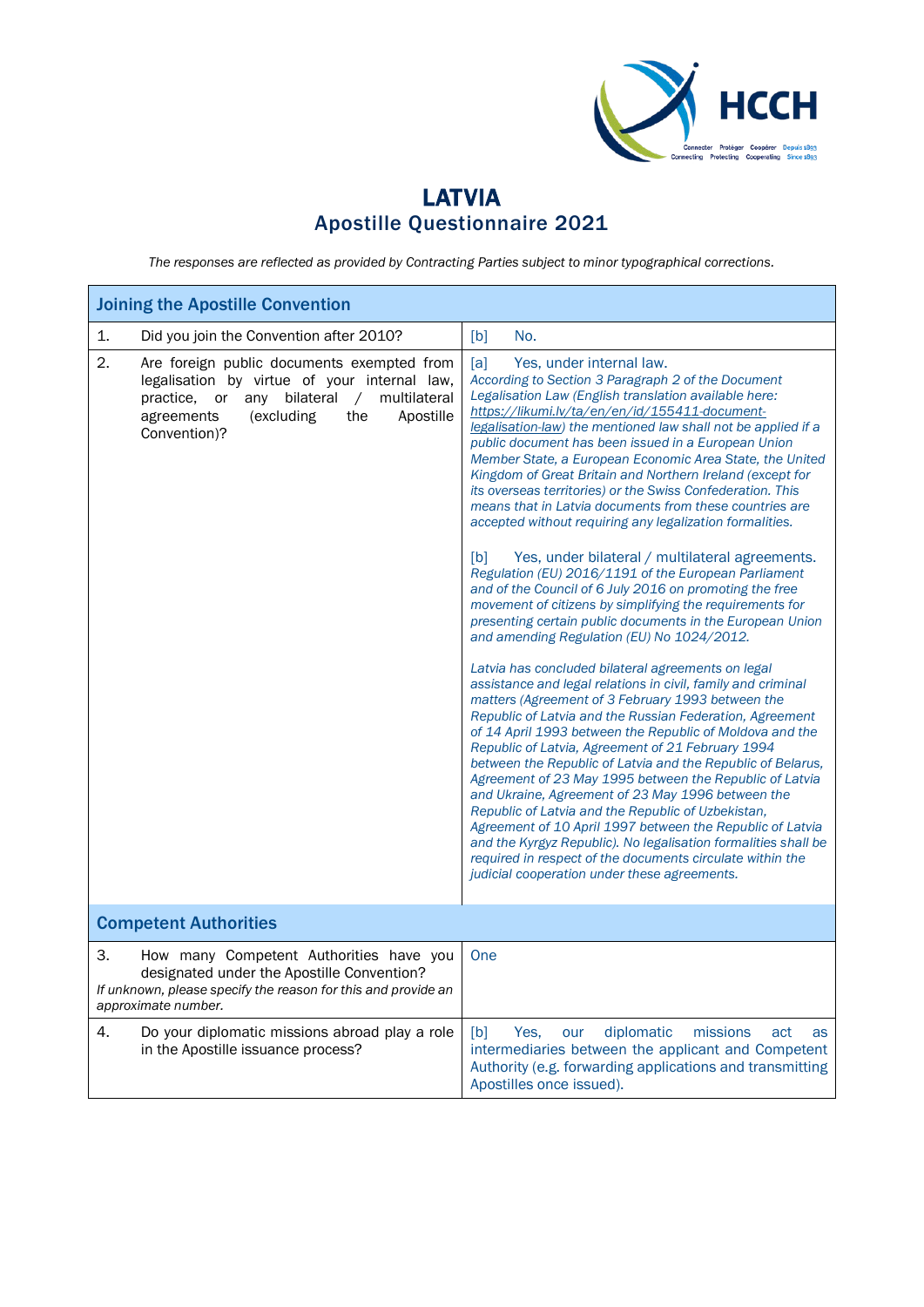| <b>Substantive Scope</b> |                                                                                                                                                                                                                          |                                                                                                                                                                                                                                                                                                                                                                                                          |              |              |  |
|--------------------------|--------------------------------------------------------------------------------------------------------------------------------------------------------------------------------------------------------------------------|----------------------------------------------------------------------------------------------------------------------------------------------------------------------------------------------------------------------------------------------------------------------------------------------------------------------------------------------------------------------------------------------------------|--------------|--------------|--|
| 5.                       | Is the concept of 'public document' defined in<br>your internal law?                                                                                                                                                     | Yes.<br>[a]<br>According to Section 2 of the Document Legalisation Law<br>(English translation available here:<br>https://likumi.lv/ta/en/en/id/155411-document-<br>legalisation-law) the term "public document" corresponds to<br>the interpretation of the relevant term used in the Hague<br>Convention of 5 October 1961 Abolishing the Requirement<br>of Legalisation for Foreign Public Documents. |              |              |  |
| 6.                       | Have you experienced any difficulties<br>in<br>characterising a 'public document' for the<br>purposes of the Apostille Convention?                                                                                       | [b]<br>No.                                                                                                                                                                                                                                                                                                                                                                                               |              |              |  |
| 7.                       | Has the exclusion of 'documents executed by<br>diplomatic or consular agents' (Art. 1(3)(a)) from<br>the scope of the Apostille Convention given rise<br>to any difficulties?                                            | No.<br>$\lceil c \rceil$                                                                                                                                                                                                                                                                                                                                                                                 |              |              |  |
| 8.                       | Do you think this Art. 1(3)(a) exclusion is justified<br>in the context of the modern operation of the<br>Convention?                                                                                                    | [b]<br>No.                                                                                                                                                                                                                                                                                                                                                                                               |              |              |  |
| 9.                       | Has the exclusion of 'administrative documents<br>dealing directly with commercial or customs<br>operations' (Art. $1(3)(b)$ ) from the scope of the<br>Apostille<br>Convention given<br>rise to<br>any<br>difficulties? | No.<br>$\lceil c \rceil$                                                                                                                                                                                                                                                                                                                                                                                 |              |              |  |
| 10.                      | Do you think this Art. 1(3)(b) exclusion is justified<br>in the context of the modern operation of the<br>Convention?                                                                                                    | No.<br>[b]                                                                                                                                                                                                                                                                                                                                                                                               |              |              |  |
| 11.                      | Do you issue (outgoing) or accept (incoming)                                                                                                                                                                             |                                                                                                                                                                                                                                                                                                                                                                                                          | <b>Issue</b> | Accept       |  |
|                          | Apostilles for any of the following categories of<br>document?                                                                                                                                                           | Certificates of origin                                                                                                                                                                                                                                                                                                                                                                                   |              | X            |  |
|                          |                                                                                                                                                                                                                          | <b>Export licences</b>                                                                                                                                                                                                                                                                                                                                                                                   |              | $\mathsf{X}$ |  |
|                          |                                                                                                                                                                                                                          | Import licences                                                                                                                                                                                                                                                                                                                                                                                          |              | X            |  |
|                          |                                                                                                                                                                                                                          | Health and safety certificates<br>issued by the relevant<br>government authorities or<br>agencies                                                                                                                                                                                                                                                                                                        |              | X            |  |
|                          |                                                                                                                                                                                                                          | Certificates of products<br>registration                                                                                                                                                                                                                                                                                                                                                                 |              |              |  |
|                          |                                                                                                                                                                                                                          | Certificates of conformity                                                                                                                                                                                                                                                                                                                                                                               |              |              |  |
|                          |                                                                                                                                                                                                                          | End user certificates<br>(i.e. documents certifying that the<br>buyer is the end user of acquired<br>goods)                                                                                                                                                                                                                                                                                              |              | X            |  |
|                          |                                                                                                                                                                                                                          | Commercial invoices                                                                                                                                                                                                                                                                                                                                                                                      |              |              |  |
|                          | <b>Apostille Process</b>                                                                                                                                                                                                 |                                                                                                                                                                                                                                                                                                                                                                                                          |              |              |  |
|                          | <b>Certification of Public Documents</b>                                                                                                                                                                                 |                                                                                                                                                                                                                                                                                                                                                                                                          |              |              |  |
| 12.                      | Do any of your public documents require some<br>other intermediate certification before the<br>issuance of an Apostille?                                                                                                 | No, an intermediate certification is not required<br>[b]<br>for any public document; Apostilles are issued directly<br>upon the public document.                                                                                                                                                                                                                                                         |              |              |  |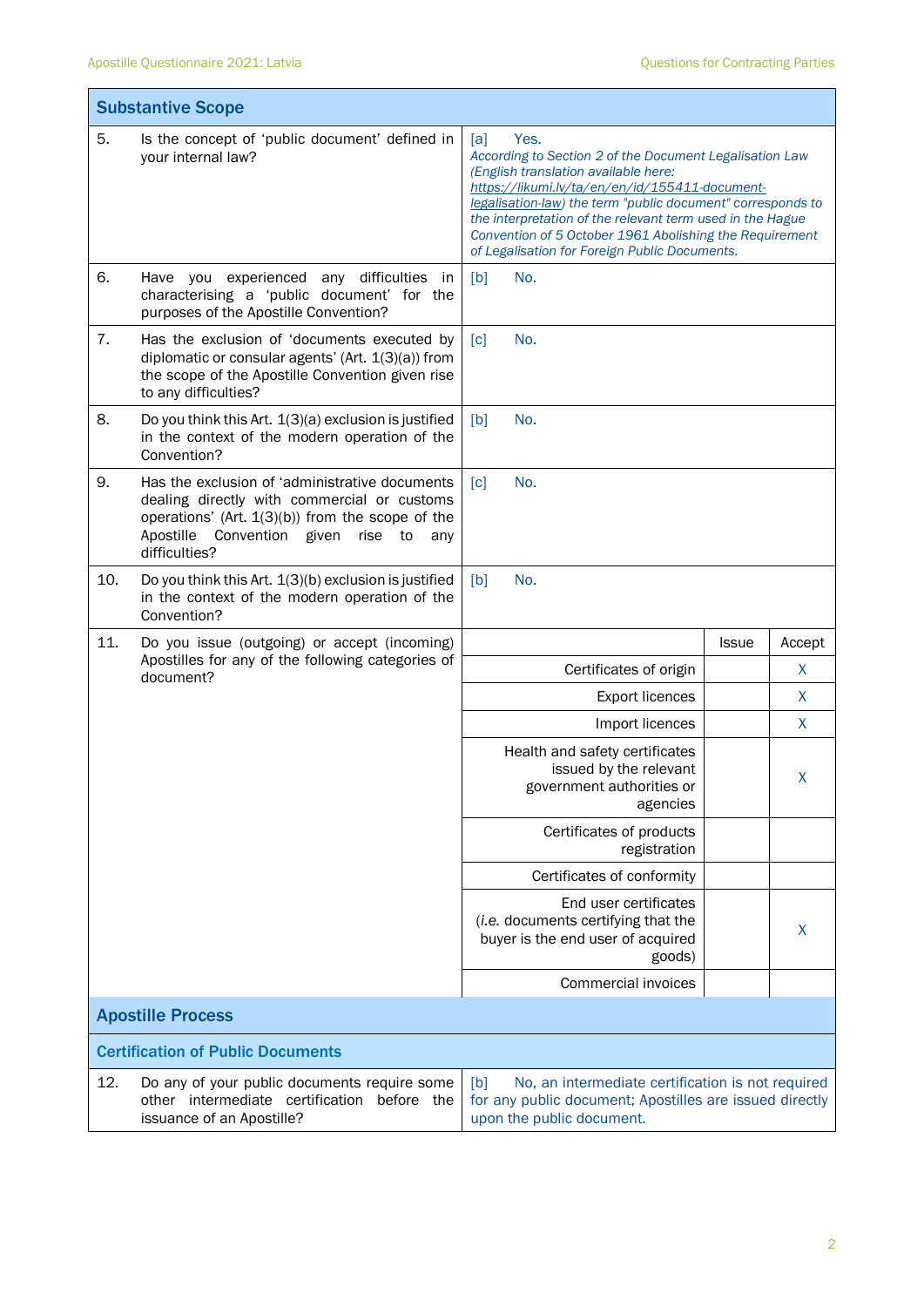|     | <b>Requesting an Apostille (Outgoing)</b>                                                                                                                                                                                                     |                                                                                                                                                                                                                                                                                                                                                                                                                                                                                                                                                                                                                                                                                                                                                                                                                                                                                                                                                                                                                                                                                    |   |  |
|-----|-----------------------------------------------------------------------------------------------------------------------------------------------------------------------------------------------------------------------------------------------|------------------------------------------------------------------------------------------------------------------------------------------------------------------------------------------------------------------------------------------------------------------------------------------------------------------------------------------------------------------------------------------------------------------------------------------------------------------------------------------------------------------------------------------------------------------------------------------------------------------------------------------------------------------------------------------------------------------------------------------------------------------------------------------------------------------------------------------------------------------------------------------------------------------------------------------------------------------------------------------------------------------------------------------------------------------------------------|---|--|
| 13. | How can an Apostille be requested?                                                                                                                                                                                                            | [a]<br>In person.                                                                                                                                                                                                                                                                                                                                                                                                                                                                                                                                                                                                                                                                                                                                                                                                                                                                                                                                                                                                                                                                  | X |  |
|     |                                                                                                                                                                                                                                               | [b]<br>By post.                                                                                                                                                                                                                                                                                                                                                                                                                                                                                                                                                                                                                                                                                                                                                                                                                                                                                                                                                                                                                                                                    | X |  |
|     |                                                                                                                                                                                                                                               | By email.<br>$\lceil c \rceil$                                                                                                                                                                                                                                                                                                                                                                                                                                                                                                                                                                                                                                                                                                                                                                                                                                                                                                                                                                                                                                                     | X |  |
|     |                                                                                                                                                                                                                                               | Through a website.<br>[d]                                                                                                                                                                                                                                                                                                                                                                                                                                                                                                                                                                                                                                                                                                                                                                                                                                                                                                                                                                                                                                                          | X |  |
|     |                                                                                                                                                                                                                                               | Other.<br>[e]<br>In person, through regular mail or electronically, to<br>the Latvian Sworn Notary Council by an authority to<br>which a person abroad, within the competences of<br>the authority, has requested to issue an apostilled<br>document. In such case, the application need not to<br>be separately signed.                                                                                                                                                                                                                                                                                                                                                                                                                                                                                                                                                                                                                                                                                                                                                           | X |  |
| 14. | When issuing an Apostille, do you enquire about<br>the State of destination?                                                                                                                                                                  | Yes, in the application form.<br>[a]                                                                                                                                                                                                                                                                                                                                                                                                                                                                                                                                                                                                                                                                                                                                                                                                                                                                                                                                                                                                                                               |   |  |
| 15. | How long does it take for an Apostille to be<br>issued?                                                                                                                                                                                       | Other requests<br>In-person request<br>(from the time of<br>e-Apostille requests<br>(paper Apostille)<br>receipt) (paper<br>Apostille)                                                                                                                                                                                                                                                                                                                                                                                                                                                                                                                                                                                                                                                                                                                                                                                                                                                                                                                                             |   |  |
|     |                                                                                                                                                                                                                                               | Other                                                                                                                                                                                                                                                                                                                                                                                                                                                                                                                                                                                                                                                                                                                                                                                                                                                                                                                                                                                                                                                                              |   |  |
|     |                                                                                                                                                                                                                                               | The Apostille shall be drawn up in English (Annex 2) within<br>one working day following the receipt of the application and<br>the document to be legalized or information specified in<br>Article 6. If the sample signature of the signatory of the<br>document and the sample of the seal or stamp impression<br>(hereinafter both together - the signature sample) are not<br>available to the sworn notary, he or she shall inform the<br>Latvian Sworn Notary Council and the submitter thereof. The<br>Latvian Sworn Notary Council shall request that the relevant<br>institution, within three months from the date of receipt of the<br>request, submit to the Latvian Sworn Notary Council the<br>signature sample required for legalization or information that<br>the sample signature is not available. Upon receipt of the<br>information referred to in this Article, the Latvian Sworn<br>Notary Council shall promptly provide sworn notaries with<br>access to the information received, as well as inform the<br>respective sworn notary of these Regulations. |   |  |
| 16. | Does your Competent Authority impose a fee for<br>issuing an Apostille?                                                                                                                                                                       | Yes, a single price for all Apostilles.<br>[a]<br>Persons have to pay notary's fees for legalization of a public<br>document with a certificate (Apostille) - 18.00 euros plus<br>value added tax and state fee.                                                                                                                                                                                                                                                                                                                                                                                                                                                                                                                                                                                                                                                                                                                                                                                                                                                                   |   |  |
|     | <b>Issuing an Apostille (Outgoing)</b>                                                                                                                                                                                                        |                                                                                                                                                                                                                                                                                                                                                                                                                                                                                                                                                                                                                                                                                                                                                                                                                                                                                                                                                                                                                                                                                    |   |  |
| 17. | How is the origin of a public document verified<br>for the purpose of issuing an Apostille (i.e.<br>verification of the authenticity of the signature,<br>the capacity of the signer, and the identity of the<br>seal / stamp (Art. $5(2)$ )? | [a]<br>Single Competent Authority.<br>An electronic database of sample signatures /<br>$[iii]$<br>seals / stamps.                                                                                                                                                                                                                                                                                                                                                                                                                                                                                                                                                                                                                                                                                                                                                                                                                                                                                                                                                                  |   |  |
| 18. | How does a Competent Authority address<br>situations where it is unable to verify the origin<br>of the public document?                                                                                                                       | The Competent Authority will contact the issuing<br>[b]<br>authority to confirm authenticity but will not issue the<br>Apostille until the new signature, stamp or seal is added<br>to the database.                                                                                                                                                                                                                                                                                                                                                                                                                                                                                                                                                                                                                                                                                                                                                                                                                                                                               |   |  |
| 19. | In what language(s) are the 10 standard items<br>of your Apostilles available?                                                                                                                                                                | [a]<br>In one language.<br>The Apostille shall be drawn up in English.                                                                                                                                                                                                                                                                                                                                                                                                                                                                                                                                                                                                                                                                                                                                                                                                                                                                                                                                                                                                             |   |  |
| 20. | In what language(s) are the blank fields of your<br>Apostilles filled in?                                                                                                                                                                     | [a]<br>In one language.<br>The Apostille blank fields shall be drawn up in English.                                                                                                                                                                                                                                                                                                                                                                                                                                                                                                                                                                                                                                                                                                                                                                                                                                                                                                                                                                                                |   |  |
| 21. | How are the blank fields of your Apostilles filled<br>in?                                                                                                                                                                                     | Other.<br>[c]<br>Automatically generated in the Notary Information System.                                                                                                                                                                                                                                                                                                                                                                                                                                                                                                                                                                                                                                                                                                                                                                                                                                                                                                                                                                                                         |   |  |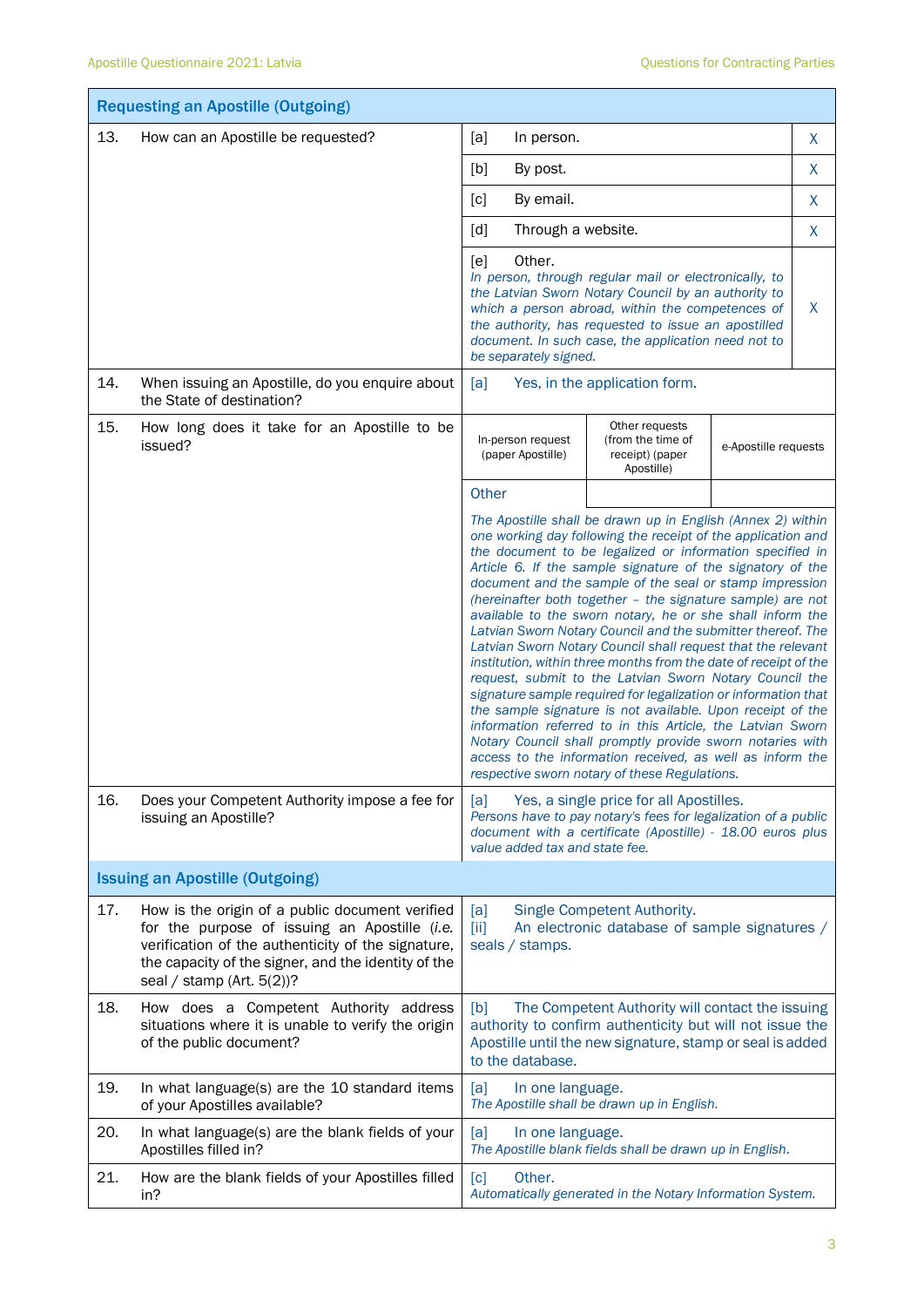T

Ť

|     | <b>Apostille Registers</b>                                                                                                                                                   |                                                                                                                                                                                                                                                                                                                                                                                                                                                                                                                                                                                                                                                                                                                                                                                                                                                                                                                                                                                                                                                                                                                                                                                                                                                                                                                                                                                    |              |  |
|-----|------------------------------------------------------------------------------------------------------------------------------------------------------------------------------|------------------------------------------------------------------------------------------------------------------------------------------------------------------------------------------------------------------------------------------------------------------------------------------------------------------------------------------------------------------------------------------------------------------------------------------------------------------------------------------------------------------------------------------------------------------------------------------------------------------------------------------------------------------------------------------------------------------------------------------------------------------------------------------------------------------------------------------------------------------------------------------------------------------------------------------------------------------------------------------------------------------------------------------------------------------------------------------------------------------------------------------------------------------------------------------------------------------------------------------------------------------------------------------------------------------------------------------------------------------------------------|--------------|--|
| 22. | How is your Apostille register, required by<br>Article 7, maintained?                                                                                                        | Single Competent Authority.<br>[a]<br>$[1]$<br>Electronic form, publicly accessible online<br>(e-Register).                                                                                                                                                                                                                                                                                                                                                                                                                                                                                                                                                                                                                                                                                                                                                                                                                                                                                                                                                                                                                                                                                                                                                                                                                                                                        |              |  |
| 23. | What particulars are contained in your Apostille<br>register?                                                                                                                | [a]<br>Number and date of the Apostille<br>(required).                                                                                                                                                                                                                                                                                                                                                                                                                                                                                                                                                                                                                                                                                                                                                                                                                                                                                                                                                                                                                                                                                                                                                                                                                                                                                                                             | X            |  |
|     |                                                                                                                                                                              | [b]<br>Name and capacity of the person signing<br>the document and $/$ or the name of<br>authority whose seal or stamp is affixed<br>(required).                                                                                                                                                                                                                                                                                                                                                                                                                                                                                                                                                                                                                                                                                                                                                                                                                                                                                                                                                                                                                                                                                                                                                                                                                                   |              |  |
|     |                                                                                                                                                                              | Name and / or type of underlying<br>[c]<br>document.                                                                                                                                                                                                                                                                                                                                                                                                                                                                                                                                                                                                                                                                                                                                                                                                                                                                                                                                                                                                                                                                                                                                                                                                                                                                                                                               | X            |  |
|     |                                                                                                                                                                              | Description of the contents of underlying<br>[d]<br>document.                                                                                                                                                                                                                                                                                                                                                                                                                                                                                                                                                                                                                                                                                                                                                                                                                                                                                                                                                                                                                                                                                                                                                                                                                                                                                                                      |              |  |
|     |                                                                                                                                                                              | [e]<br>Name of the applicant.                                                                                                                                                                                                                                                                                                                                                                                                                                                                                                                                                                                                                                                                                                                                                                                                                                                                                                                                                                                                                                                                                                                                                                                                                                                                                                                                                      | $\mathsf{X}$ |  |
|     |                                                                                                                                                                              | State of destination.<br>$[f]$                                                                                                                                                                                                                                                                                                                                                                                                                                                                                                                                                                                                                                                                                                                                                                                                                                                                                                                                                                                                                                                                                                                                                                                                                                                                                                                                                     |              |  |
|     |                                                                                                                                                                              | Copy of the Apostille.<br>[g]                                                                                                                                                                                                                                                                                                                                                                                                                                                                                                                                                                                                                                                                                                                                                                                                                                                                                                                                                                                                                                                                                                                                                                                                                                                                                                                                                      | X            |  |
|     |                                                                                                                                                                              | Copy of the underlying document.<br>[h]                                                                                                                                                                                                                                                                                                                                                                                                                                                                                                                                                                                                                                                                                                                                                                                                                                                                                                                                                                                                                                                                                                                                                                                                                                                                                                                                            |              |  |
|     |                                                                                                                                                                              | Other.<br>$[1]$<br>The sworn notary shall include in the Register<br>information on the submitter (given name, surname,<br>personal identity number or foreign-issued identity<br>number (in the absence of the number, birth year, day<br>and month) or name and registration number of a<br>legal person, type of receipt of the document, contact<br>information (address, electronic mail address,<br>telephone number)) and the document (name, type<br>(electronic $/$ paper), number, note of what is to be<br>legalized - original document, translation or<br>derivative); moreover, the document<br>signed<br>electronically according to procedures set forth in<br>Article 8 and 9 of these regulations and the Apostille<br>are also to be added to the entry in the Register(8.<br>the Apostille shall be drawn up in English (Annex 2)<br>within one working day following the receipt of the<br>application and the document to be legalized or<br>information specified in Article 6 of these<br>Regulations. The Apostille shall be drawn up and<br>signed by a secure electronic signature accompanied<br>by a time stamp. 9. The sworn notary shall sign the<br>Apostille in one file with the legalized electronic<br>document or scanned paper document.). A unique<br>identifier is automatically assigned to each registered<br>Apostille by the Register. | $\mathsf{X}$ |  |
| 24. | Is there a limit to how long records can be<br>retained on the Apostille register?                                                                                           | No.<br>$\lceil d \rceil$                                                                                                                                                                                                                                                                                                                                                                                                                                                                                                                                                                                                                                                                                                                                                                                                                                                                                                                                                                                                                                                                                                                                                                                                                                                                                                                                                           |              |  |
| 25. | If your register is not publicly accessible, how<br>frequently do your Competent Authorities<br>receive requests to verify an Apostille they have<br>issued in the register? | Not applicable, register is publicly accessible.<br>[g]                                                                                                                                                                                                                                                                                                                                                                                                                                                                                                                                                                                                                                                                                                                                                                                                                                                                                                                                                                                                                                                                                                                                                                                                                                                                                                                            |              |  |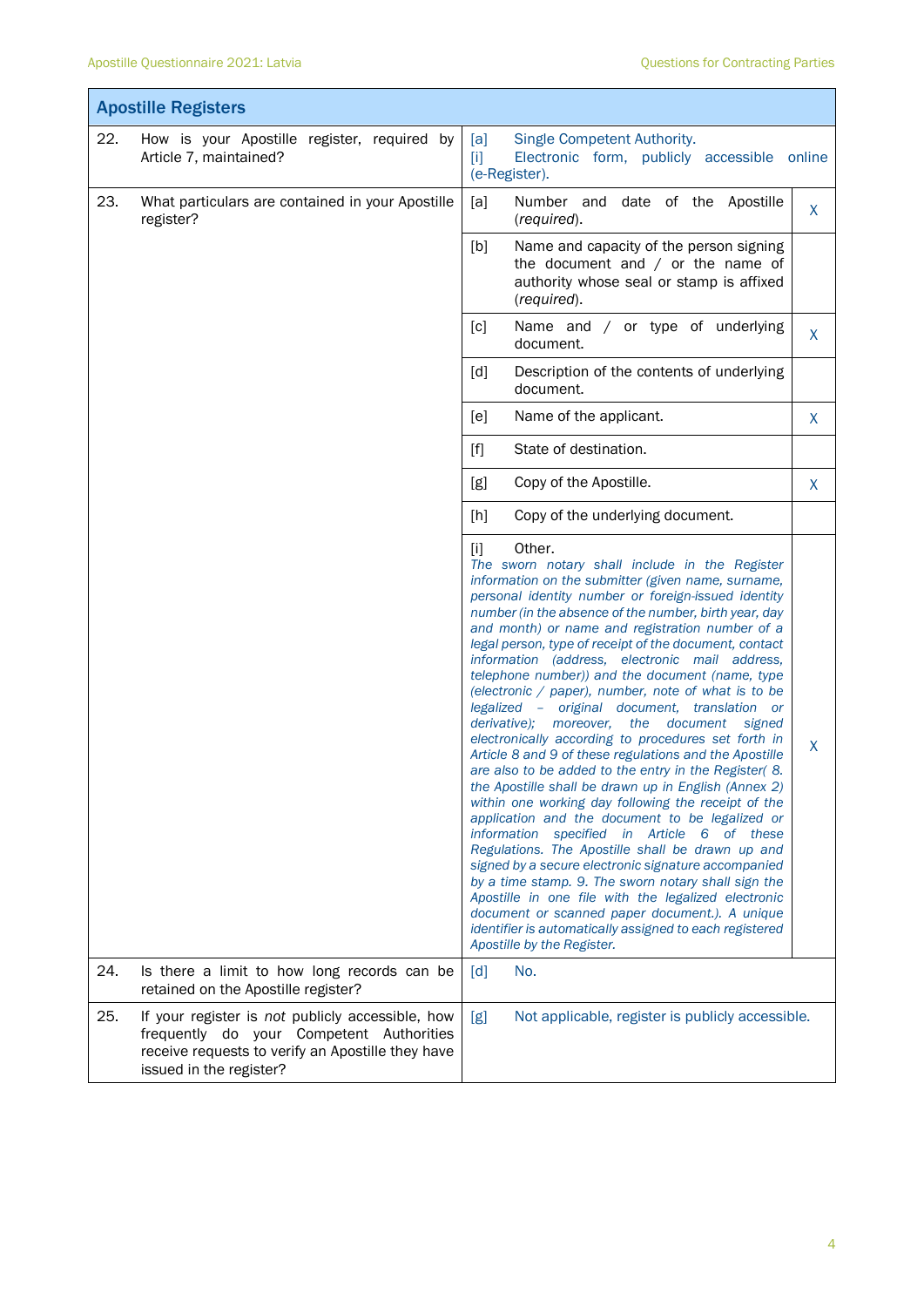T

Ť

| <b>Technology &amp; the e-APP</b> |                                                                                                                                                                                                                        |                                                                                                                                                                                                                                                                                                                                                                                                                                                                                                                                                                                                                                                                                                                                                                                                                                                                                                                       |                                                                                                                           |   |
|-----------------------------------|------------------------------------------------------------------------------------------------------------------------------------------------------------------------------------------------------------------------|-----------------------------------------------------------------------------------------------------------------------------------------------------------------------------------------------------------------------------------------------------------------------------------------------------------------------------------------------------------------------------------------------------------------------------------------------------------------------------------------------------------------------------------------------------------------------------------------------------------------------------------------------------------------------------------------------------------------------------------------------------------------------------------------------------------------------------------------------------------------------------------------------------------------------|---------------------------------------------------------------------------------------------------------------------------|---|
| 26.                               | Under your internal law, do you recognise<br>electronic / digital signatures as functionally<br>equivalent to handwritten signatures (i.e. can a<br>public document be signed electronically)?                         | Yes.<br>[a]<br>Cabinet of Ministers Regulations No. 267, Riga, 18th June<br>2019, entered info force on 1st July 2019 "Regulations<br>regarding Legalization of Public Documents with Apostille"<br>(https://likumi.lv/ta/id/307693-noteikumi-par-publisku-<br>dokumentu-legalizaciju-ar-apliecinajumu-iapostillei)<br>Point $4$ - If the document to be legalized is electronically<br>signed, a sworn notary makes sure whether the document to<br>be legalized conforms to the requirements specified in the<br>Document Legalization Law and verifies that the signatory's<br>signature is valid, the signatory's given name and surname<br>correspond with the given name, surname of the signatory<br>mentioned in the document, the document holds a time<br>stamp, the data of the official with the given name, surname<br>and status indicated in the document correspond to the data<br>in his possession. |                                                                                                                           |   |
| 27.                               | Under your internal law, are public documents<br>executed, or able to be executed, in electronic<br>form (whether or not they are to be used abroad<br>under the Convention)?                                          | [a]                                                                                                                                                                                                                                                                                                                                                                                                                                                                                                                                                                                                                                                                                                                                                                                                                                                                                                                   | Yes.                                                                                                                      |   |
|                                   | For Parties that answered yes to Q27.<br>27.1. What categories of public documents are<br>executed, or able to be executed, in electronic<br>form (whether or not they are to be used abroad<br>under the Convention)? | [a]                                                                                                                                                                                                                                                                                                                                                                                                                                                                                                                                                                                                                                                                                                                                                                                                                                                                                                                   | All public documents.                                                                                                     | X |
|                                   |                                                                                                                                                                                                                        | [b]                                                                                                                                                                                                                                                                                                                                                                                                                                                                                                                                                                                                                                                                                                                                                                                                                                                                                                                   | Civil status documents (e.g. birth, death<br>marriage<br>certificates)<br>and<br>and<br>certificates of non-impediment.   |   |
|                                   |                                                                                                                                                                                                                        | [c]                                                                                                                                                                                                                                                                                                                                                                                                                                                                                                                                                                                                                                                                                                                                                                                                                                                                                                                   | Other<br>administrative<br>documents<br>(including decisions from administrative<br>tribunals or decision-making bodies). |   |
|                                   |                                                                                                                                                                                                                        | $\lceil d \rceil$                                                                                                                                                                                                                                                                                                                                                                                                                                                                                                                                                                                                                                                                                                                                                                                                                                                                                                     | Extracts from commercial registers and<br>other registers.                                                                |   |
|                                   |                                                                                                                                                                                                                        | [e]                                                                                                                                                                                                                                                                                                                                                                                                                                                                                                                                                                                                                                                                                                                                                                                                                                                                                                                   | Notarial authentications of signatures.                                                                                   |   |
|                                   |                                                                                                                                                                                                                        | [f]                                                                                                                                                                                                                                                                                                                                                                                                                                                                                                                                                                                                                                                                                                                                                                                                                                                                                                                   | Other notarial acts.                                                                                                      |   |
|                                   |                                                                                                                                                                                                                        | [g]                                                                                                                                                                                                                                                                                                                                                                                                                                                                                                                                                                                                                                                                                                                                                                                                                                                                                                                   | education<br>Diplomas<br>other<br>and<br>documents.                                                                       |   |
|                                   |                                                                                                                                                                                                                        | [h]                                                                                                                                                                                                                                                                                                                                                                                                                                                                                                                                                                                                                                                                                                                                                                                                                                                                                                                   | Court documents, including judgments.                                                                                     |   |
|                                   |                                                                                                                                                                                                                        | $[1]$                                                                                                                                                                                                                                                                                                                                                                                                                                                                                                                                                                                                                                                                                                                                                                                                                                                                                                                 | Patents or other documents pertaining to<br>intellectual property rights.                                                 |   |
|                                   |                                                                                                                                                                                                                        | $[]$                                                                                                                                                                                                                                                                                                                                                                                                                                                                                                                                                                                                                                                                                                                                                                                                                                                                                                                  | Documents relating to adoptions.                                                                                          |   |
|                                   |                                                                                                                                                                                                                        | [k]                                                                                                                                                                                                                                                                                                                                                                                                                                                                                                                                                                                                                                                                                                                                                                                                                                                                                                                   | Translations.                                                                                                             |   |
|                                   |                                                                                                                                                                                                                        | $[1]$                                                                                                                                                                                                                                                                                                                                                                                                                                                                                                                                                                                                                                                                                                                                                                                                                                                                                                                 | Medical or health certificates.                                                                                           |   |
|                                   |                                                                                                                                                                                                                        | [m]                                                                                                                                                                                                                                                                                                                                                                                                                                                                                                                                                                                                                                                                                                                                                                                                                                                                                                                   | Criminal records.                                                                                                         |   |
|                                   |                                                                                                                                                                                                                        | [n]                                                                                                                                                                                                                                                                                                                                                                                                                                                                                                                                                                                                                                                                                                                                                                                                                                                                                                                   | Import or export licences.                                                                                                |   |
|                                   |                                                                                                                                                                                                                        | [0]                                                                                                                                                                                                                                                                                                                                                                                                                                                                                                                                                                                                                                                                                                                                                                                                                                                                                                                   | Certificates of origin.                                                                                                   |   |
|                                   |                                                                                                                                                                                                                        | [p]                                                                                                                                                                                                                                                                                                                                                                                                                                                                                                                                                                                                                                                                                                                                                                                                                                                                                                                   | Certificates of conformity.                                                                                               |   |
|                                   |                                                                                                                                                                                                                        | [q]                                                                                                                                                                                                                                                                                                                                                                                                                                                                                                                                                                                                                                                                                                                                                                                                                                                                                                                   | Other.                                                                                                                    |   |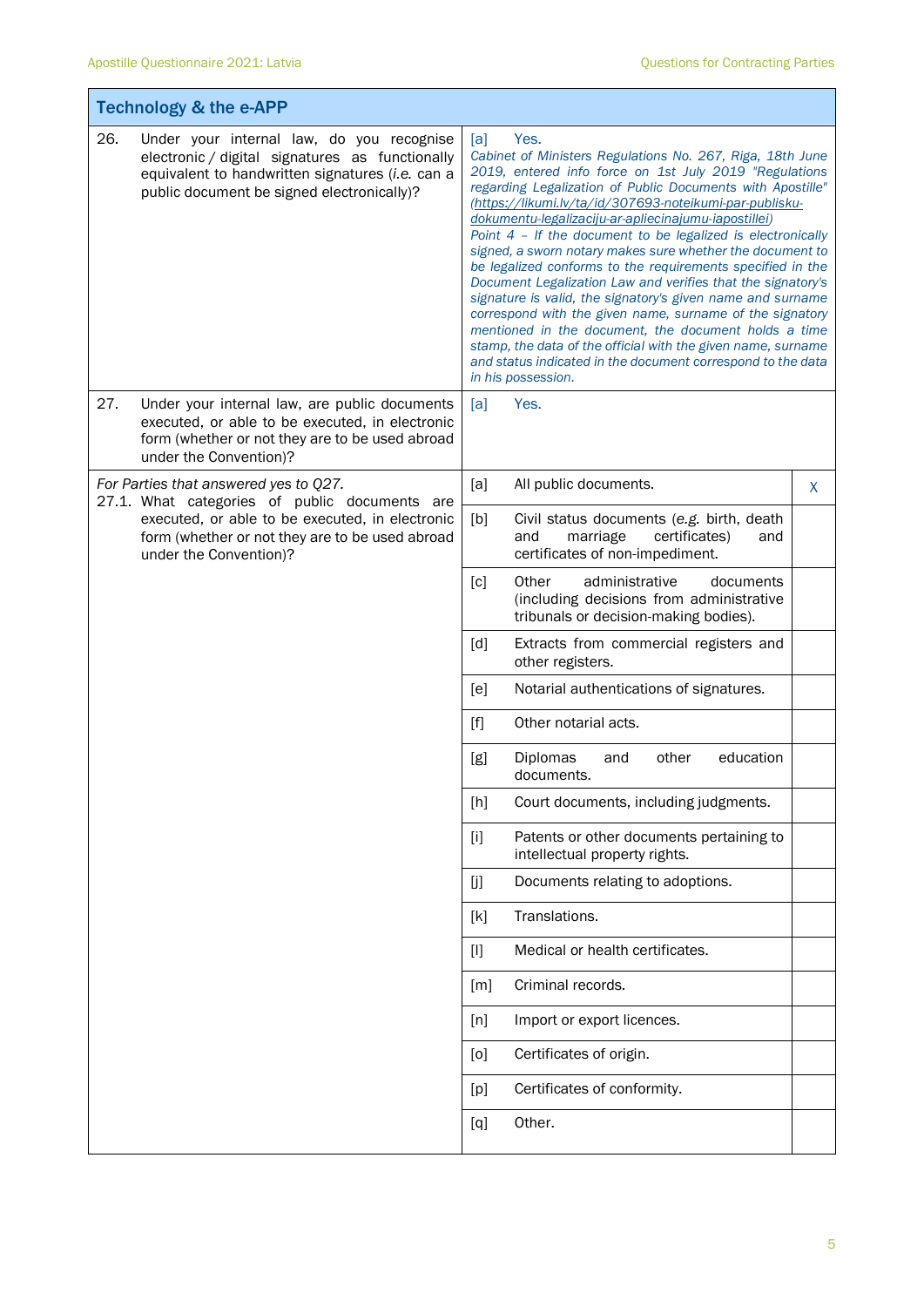| For Parties that answered yes to Q27.<br>27.2. Approximately what percentage of your public<br>documents are originally executed in electronic<br>form (whether or not they are to be used abroad<br>under the Convention)? | Approximately 15%                                                                                                                                                                                                                                                                                                                                                                                                                                                                                                                                                                                                                                                                                                                                                                                                                                                                                                                                                                              |
|-----------------------------------------------------------------------------------------------------------------------------------------------------------------------------------------------------------------------------|------------------------------------------------------------------------------------------------------------------------------------------------------------------------------------------------------------------------------------------------------------------------------------------------------------------------------------------------------------------------------------------------------------------------------------------------------------------------------------------------------------------------------------------------------------------------------------------------------------------------------------------------------------------------------------------------------------------------------------------------------------------------------------------------------------------------------------------------------------------------------------------------------------------------------------------------------------------------------------------------|
| 28.<br>Do you issue e-Apostilles?                                                                                                                                                                                           | Yes.<br>[a]                                                                                                                                                                                                                                                                                                                                                                                                                                                                                                                                                                                                                                                                                                                                                                                                                                                                                                                                                                                    |
| For Parties that answered yes to Q28.<br>28.3. Under your internal law, which of the following<br>do you consider public documents for the<br>purpose of issuing e-Apostilles?                                              | [a]<br>Electronic public documents.                                                                                                                                                                                                                                                                                                                                                                                                                                                                                                                                                                                                                                                                                                                                                                                                                                                                                                                                                            |
| For Parties that answered yes to Q28.<br>28.4. How is an e-Apostille signed (i.e. what technology<br>apply an electronic / digital<br>used<br>to<br>İS.<br>signature)?                                                      | [a]<br>A government-builty certificate.<br>eSignature of LVRTC complies with all safety requirements,<br>determined for trust and certification services by the<br>regulatory authorities of Latvia as well as European Union.                                                                                                                                                                                                                                                                                                                                                                                                                                                                                                                                                                                                                                                                                                                                                                 |
| For Parties that answered yes to Q28.<br>28.5. How is an e-Apostille affixed to / associated with<br>the underlying public document to ensure it is<br>not tampered with?                                                   | The sworn notary shall sign the Apostille in one file with<br>the legalized electronic document or scanned paper<br>document.                                                                                                                                                                                                                                                                                                                                                                                                                                                                                                                                                                                                                                                                                                                                                                                                                                                                  |
| For Parties that answered yes to Q28.<br>28.6. Once issued, how is the e-Apostille transmitted<br>to the applicant?                                                                                                         | [ <b>e</b> ]<br>Other.<br>After registration of the Apostille in the Register, the sworn<br>notary shall provide the applicant or his or her representative<br>with information on the possibilities of verifying the Apostille<br>together with the legalized document. If the applicant has<br>expressed the wish to receive information electronically, the<br>sworn notary shall send it to the applicant or his<br>representative electronically. In cases<br>specified<br><i>in</i><br>sub-articles 2.5. and 2.6. of these Regulations, information<br>on the possibilities of verifying the Apostille together with the<br>legalized document shall be submitted to the Latvian Sworn<br>Notary Council, which shall issue it to the relevant Latvian<br>diplomatic or consular representation, the submitter or his or<br>her representative, or the authority to which a person abroad,<br>within the competences of the authority, has requested to<br>issue an apostilled document. |
| 29.<br>Are your authorities<br>equipped<br>to<br>accept<br>incoming e-Apostilles?                                                                                                                                           | [b]<br>Yes, but on certain conditions.                                                                                                                                                                                                                                                                                                                                                                                                                                                                                                                                                                                                                                                                                                                                                                                                                                                                                                                                                         |
| 30.<br>Do you maintain an e-Register?                                                                                                                                                                                       | [a]<br>Yes.                                                                                                                                                                                                                                                                                                                                                                                                                                                                                                                                                                                                                                                                                                                                                                                                                                                                                                                                                                                    |
| For Parties that answered yes to Q30.<br>30.2. What technology is used to maintain your<br>e-Register?                                                                                                                      | A government-built platform.<br>[a]                                                                                                                                                                                                                                                                                                                                                                                                                                                                                                                                                                                                                                                                                                                                                                                                                                                                                                                                                            |
| 31.<br>Have you been in contact with other Competent<br>Authorities that operate an e-APP component<br>and exchanged information and / or relevant<br>experience?                                                           | No.<br>[b]                                                                                                                                                                                                                                                                                                                                                                                                                                                                                                                                                                                                                                                                                                                                                                                                                                                                                                                                                                                     |
| <b>Issues with Apostilles</b>                                                                                                                                                                                               |                                                                                                                                                                                                                                                                                                                                                                                                                                                                                                                                                                                                                                                                                                                                                                                                                                                                                                                                                                                                |
| 32.<br>Has an Apostille <i>issued</i> by your Competent<br>Authority ever been refused by the authorities of<br>another Contracting Party on the following                                                                  | Form requirements (e.g. square-shaped,<br>[a]<br>sides of at least nine centimetres, border,<br>X<br>ink, etc).                                                                                                                                                                                                                                                                                                                                                                                                                                                                                                                                                                                                                                                                                                                                                                                                                                                                                |
| grounds:                                                                                                                                                                                                                    | [b]<br>The manner in which the Apostille was<br>affixed / attached to<br>the underlying<br>document.                                                                                                                                                                                                                                                                                                                                                                                                                                                                                                                                                                                                                                                                                                                                                                                                                                                                                           |
|                                                                                                                                                                                                                             | The Apostille was not signed.<br>[c]                                                                                                                                                                                                                                                                                                                                                                                                                                                                                                                                                                                                                                                                                                                                                                                                                                                                                                                                                           |
|                                                                                                                                                                                                                             | 0f<br>the<br>[d]<br>One<br>standard<br>or<br>more<br>informational items were not filled in.                                                                                                                                                                                                                                                                                                                                                                                                                                                                                                                                                                                                                                                                                                                                                                                                                                                                                                   |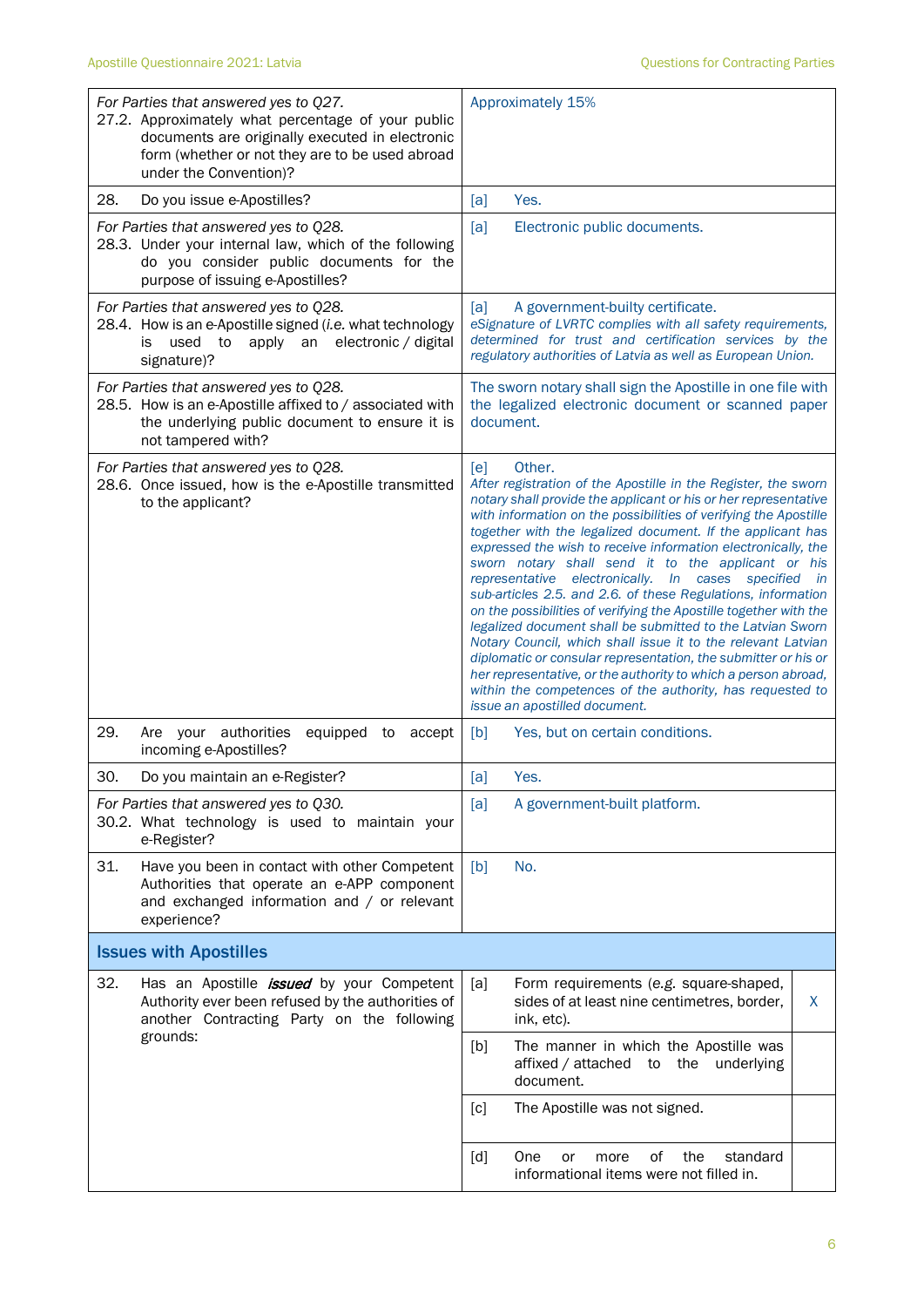|                                                                                                                                                                 | [e]         | The Apostille was in electronic form (an<br>e-Apostille).                                           | X       |
|-----------------------------------------------------------------------------------------------------------------------------------------------------------------|-------------|-----------------------------------------------------------------------------------------------------|---------|
|                                                                                                                                                                 | $[f]$       | The underlying public document was in<br>electronic form.                                           |         |
|                                                                                                                                                                 | [g]         | The underlying public document had<br>expired / was not issued within a certain<br>timeframe.       |         |
|                                                                                                                                                                 | [h]         | The underlying document was not a<br>public document under the law of the<br>destination.           |         |
|                                                                                                                                                                 | $[1]$       | Other.                                                                                              |         |
|                                                                                                                                                                 | [j]         | Unknown.                                                                                            |         |
|                                                                                                                                                                 | [k]         | No / Not applicable.                                                                                |         |
| For Parties that answered other than "No" to Q32.<br>32.1. If an Apostille was rejected, what action did you                                                    | [a]         | The Apostille was reissued.                                                                         |         |
| take?                                                                                                                                                           | [b]         | Contacted the receiving authority.                                                                  | X       |
|                                                                                                                                                                 | [c]         | Contacted the Competent Authority of the<br>place of destination.                                   | X       |
|                                                                                                                                                                 | [d]         | Contacted nearest diplomatic mission of<br>the place of destination.                                | $\sf X$ |
|                                                                                                                                                                 | [e]         | Contacted<br>own<br>diplomatic<br>mission<br>accredited to the place of destination.                | X       |
|                                                                                                                                                                 | $[f]$       | Contacted the Permanent Bureau.                                                                     |         |
|                                                                                                                                                                 | [g]         | No action taken.                                                                                    |         |
|                                                                                                                                                                 | [h]         | Other.                                                                                              |         |
|                                                                                                                                                                 | $[{\sf i}]$ | Unknown.                                                                                            | X       |
| 33.<br>Has your Competent Authority ever been<br>requested by external Competent Authorities to<br>certify or confirm your procedure for issuing<br>Apostilles? | [b]         | No.                                                                                                 |         |
| 34.<br>Has an Apostille <i>received</i> by your authorities<br>ever been refused on the following grounds:                                                      | [a]         | The issuing State was not a Contracting<br>Party to the Apostille Convention.                       |         |
|                                                                                                                                                                 | [b]         | Form requirements (e.g. square-shaped,<br>sides of at least nine centimetres, border,<br>ink, etc). |         |
|                                                                                                                                                                 | [c]         | The manner in which the Apostille was<br>affixed / attached to the underlying<br>document.          |         |
|                                                                                                                                                                 | [d]         | The Apostille was not signed.                                                                       |         |
|                                                                                                                                                                 | [e]         | One<br>of<br>the<br>standard<br>more<br>or<br>informational items were not filled in.               |         |
|                                                                                                                                                                 | $[f]$       | The Apostille was in electronic form (an<br>e-Apostille).                                           |         |